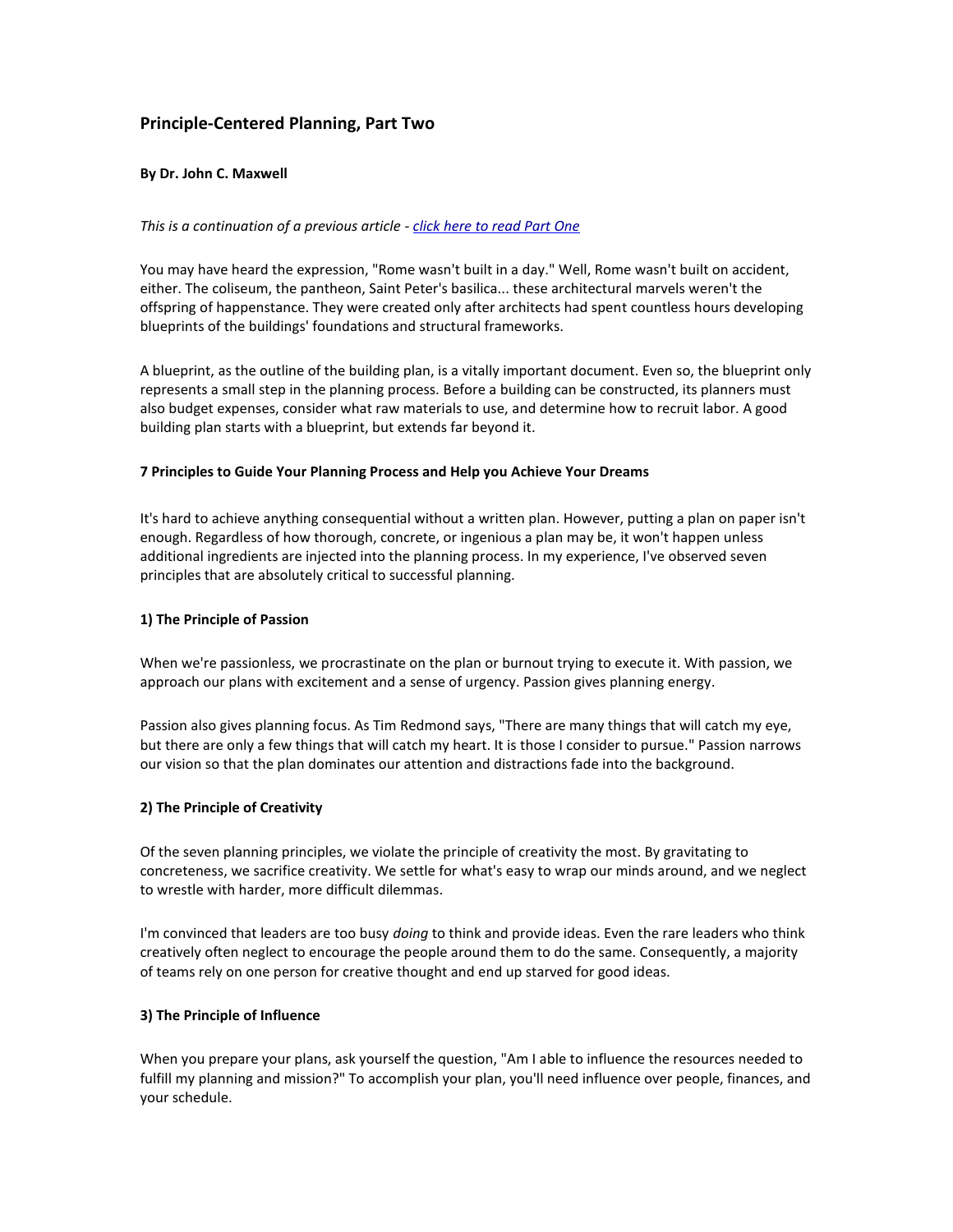The support of people, especially other influencers, can make or break your plan. Make a priority to build relationships with them. In particular, find the key to their lives by learning what matters most to them. If you continually add value to the influencers around you in meaningful ways, then you'll be more likely to receive their assistance when you need it.

## **4) The Principle of Priorities**

I'm amazed by the amount of people who begin to plan their careers before taking the time to prioritize their lives. You have no right, nor any reason, to start planning your life until you know what you're living for and what you're willing to die for. It's important to find your purpose so that you run, not on the fast track, but on your track.

The key to a prioritized life is concentration followed by elimination. As Peter Drucker observed, "Concentration is the key to economic results. No other principle of effectiveness is violated as constantly today as the basic principal of concentration. Our motto seems to be, let's do a little bit of everything." We must cease to dabble in everything before we can become excellent at anything.

## **5) The Principle of Flexibility**

In leadership, be mentally prepared that not everything will go according to your plans. Then, when plans unfold unexpectedly, you'll be prepared to see new opportunities. Some of the best things I've received in life have been surprises that I could never have planned in advance.

When plans go awry, don't just stand there. By staying in motion, you create movement. Be resourceful enough to improvise when circumstances push you off course.

### **6) The Principle of Timing**

I credit Robert Schuller for teaching me a lesson about timing-the peak-to-peak principle. Most of the time, our decisions are based on our emotional environment rather than reality. When we're in the valleys of life, we don't see clearly. Our perspective is limited, and all we see are the problems around us. In the valleys we make decisions, not to better ourselves, but to escape our problems.

Never make a major decision in the valleys. Wait until you get to the peak where you can see clearer and farther. By reserving big choices for the peaks, you'll avoid making rash decisions that you'll regret later.

# **7) The Principle of Teamwork**

A worthwhile plan ought to be bigger than your abilities. You shouldn't be able to accomplish it alone. Each of us has areas of weakness, blind spots, and shortcomings. Unless we rely on a team to help us, our plans succumb to our personal limitations.

A sign in Coach Bill Parcells' office stated his philosophy plainly, "Individuals play the game but teams win championships." What we can do alone pales in comparison to the potential we have when we work together.